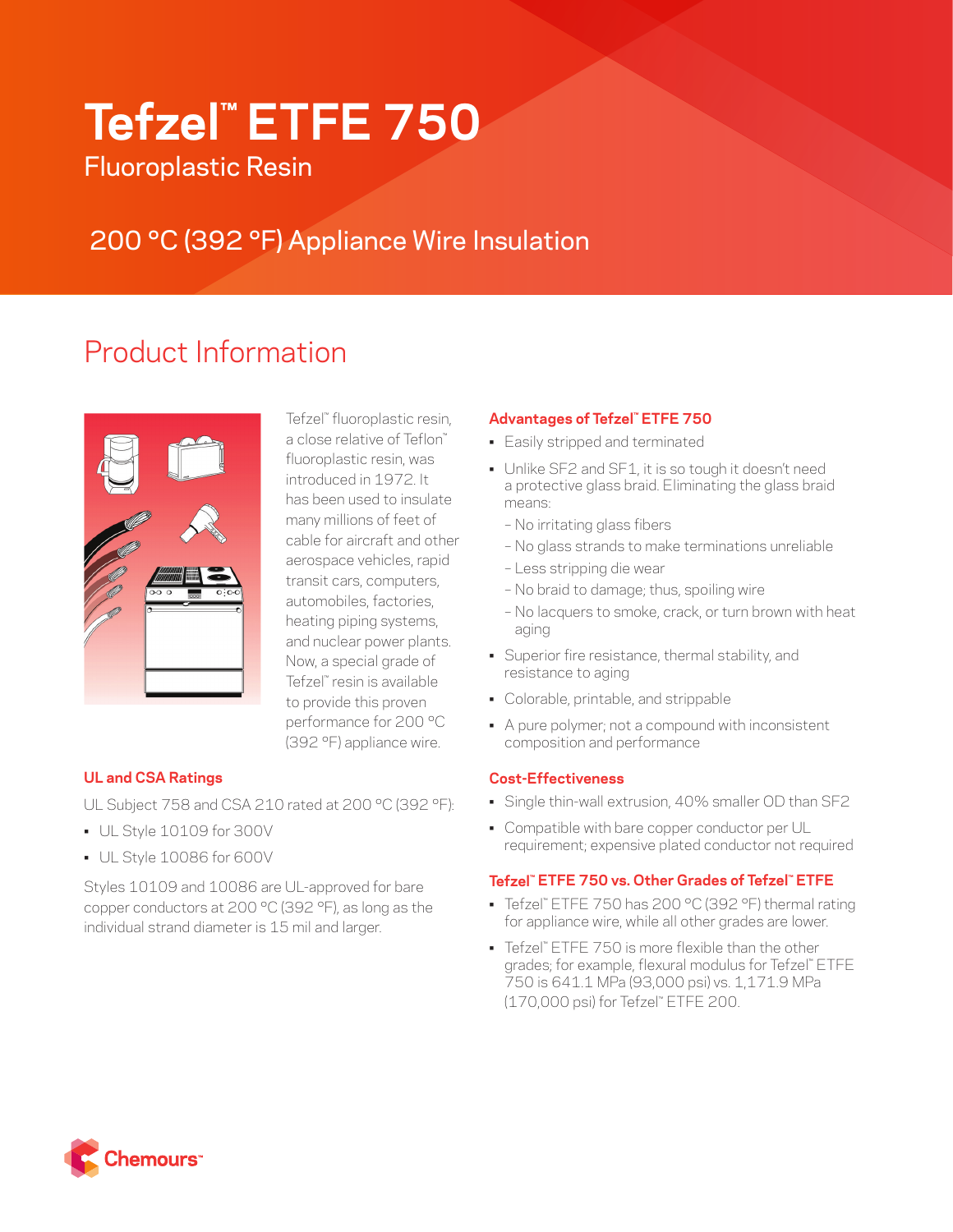#### **Performance Test Results**

| Cold Bend Test (4 hr at -35 °C [-31 °F])      | No cracks                     |  |
|-----------------------------------------------|-------------------------------|--|
| Flexibility After All Oven Aging              | No cracks                     |  |
| Conductor Corrosion After All Oven Aging None |                               |  |
| $Im$ pact (15 mil)                            | 2 ft lb                       |  |
| Insulation Resistance (UL62)                  | 43,000<br>ohm·10 <sup>6</sup> |  |
| Horizontal Flame Test (UL62)                  | Complies                      |  |
| Vertical Flame Test (UL62)                    | Complies                      |  |

#### **Other Properties of Tefzel™ ETFE 750**

| Flexural Modulus (ASTM D790) | 641 1 MPa<br>$(93,000 \text{ psi})$ |
|------------------------------|-------------------------------------|
| Specific Gravity (ASTM D792) | 1 75-1 79                           |
| MIT Flex Life                | 120.000                             |

|                 | Tensile Strength     | Elongation |  |  |
|-----------------|----------------------|------------|--|--|
| Temperature     | (ASTM D1708)         |            |  |  |
| 23 °C (73 °F)   | 37.9 MPa (5,500 psi) | 300%       |  |  |
| 140 °C (284 °F) | 11.4 MPa (1,650 psi) | 600%       |  |  |
| 160 °C (320 °F) | 8.6 MPa (1,250 psi)  | 650%       |  |  |
| 180 °C (356 °F) | 6.2 MPa (900 psi)    | 600%       |  |  |
| 200 °C (392 °F) | 3.4 MPa (500 psi)    | 600%       |  |  |

#### **Wire Harness Manufacturing Tips**

- Stripping: Use automated or manual machines with stripping die blades or with radial V-blades.
- Termination: AMP Inc. has designed Faston\* terminals sized especially for Tefzel™ ETFE 750. Part numbers: 61375-1 tin-plated brass (cold side) 63688-1 nickel-plated steel (hot side) Terminals designed for silicone-coated wire can also be used.
- Hot Stamp Printing: Use printing foils designed for Tefzel™ resin, such as Kingsley Machine Inc. K-520 foil. Use temperatures between 163 °C (325 °F) and 204 °C (400 °F) with moderate dwell and pressure.
- Inks: Use inks recommended specifically for Tefzel™ resin. These are obtainable from many sources, including:

| Gem Gravure      | <b>Formulabs</b>    |
|------------------|---------------------|
| Colorant AB      | Standard T Chemical |
| American Can Co. |                     |

• Packaging: To prevent wire-curl and its associated handling problems, request put-ups in drums or spools with large diameter barrels (cores).

Tefzel™ ETFE 750 meets the requirements of ASTM D3159, Type II, Grade 1

#### **Tefzel™ ETFE 750—UL Thermal Studies, Style 10086—Exposure Temperature 210 °C (410 °F)**





Silicone rubber—literature value 180-day data—Chemours tests



**Days of Exposure**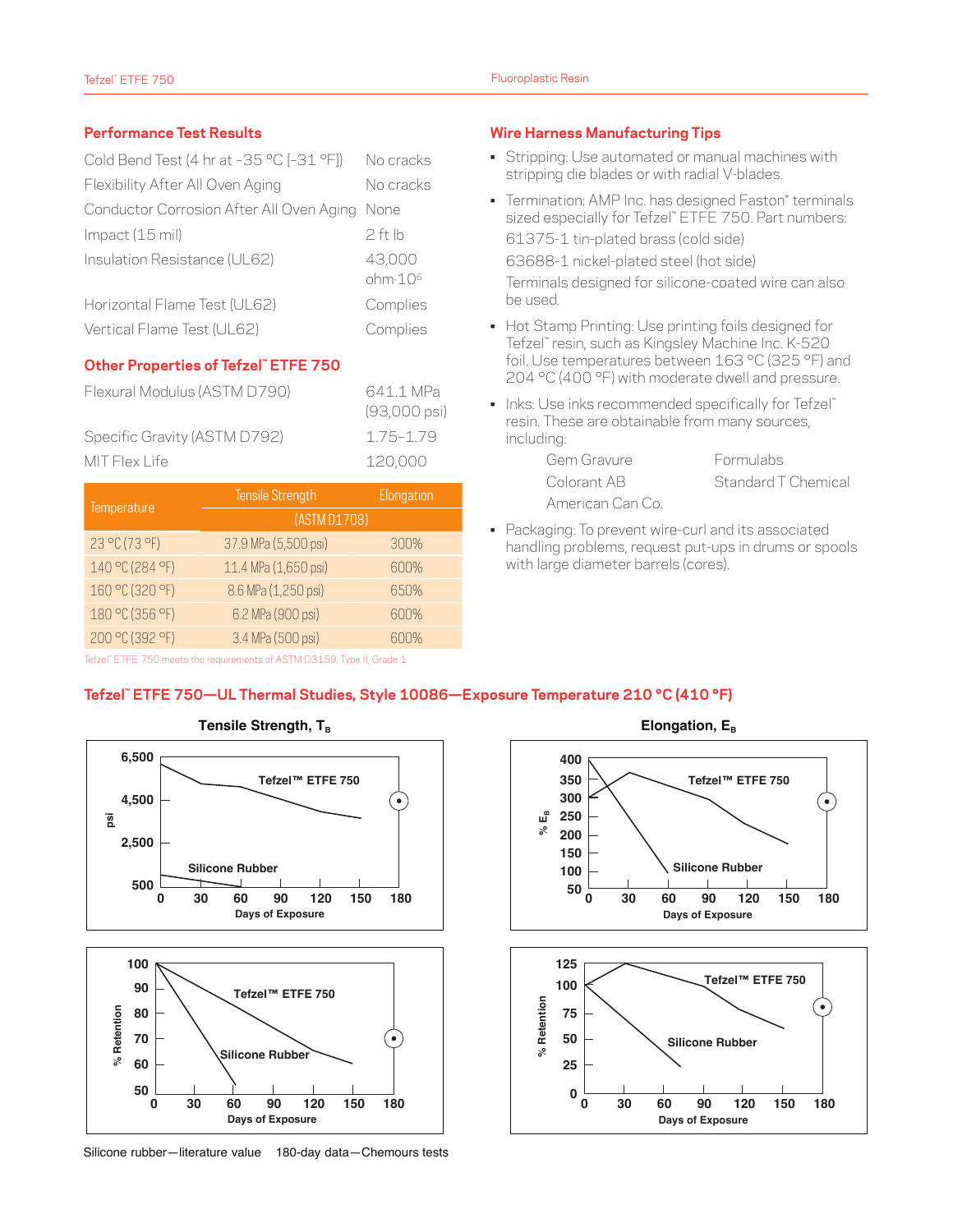#### **Tefzel™ ETFE 750—UL Thermal Studies, Style 10086—Exposure Temperature 232 °C (450° F), 7 Days**







#### **Tefzel™ ETFE 750—UL Thermal Studies, Style 10086—Dielectric Strength**